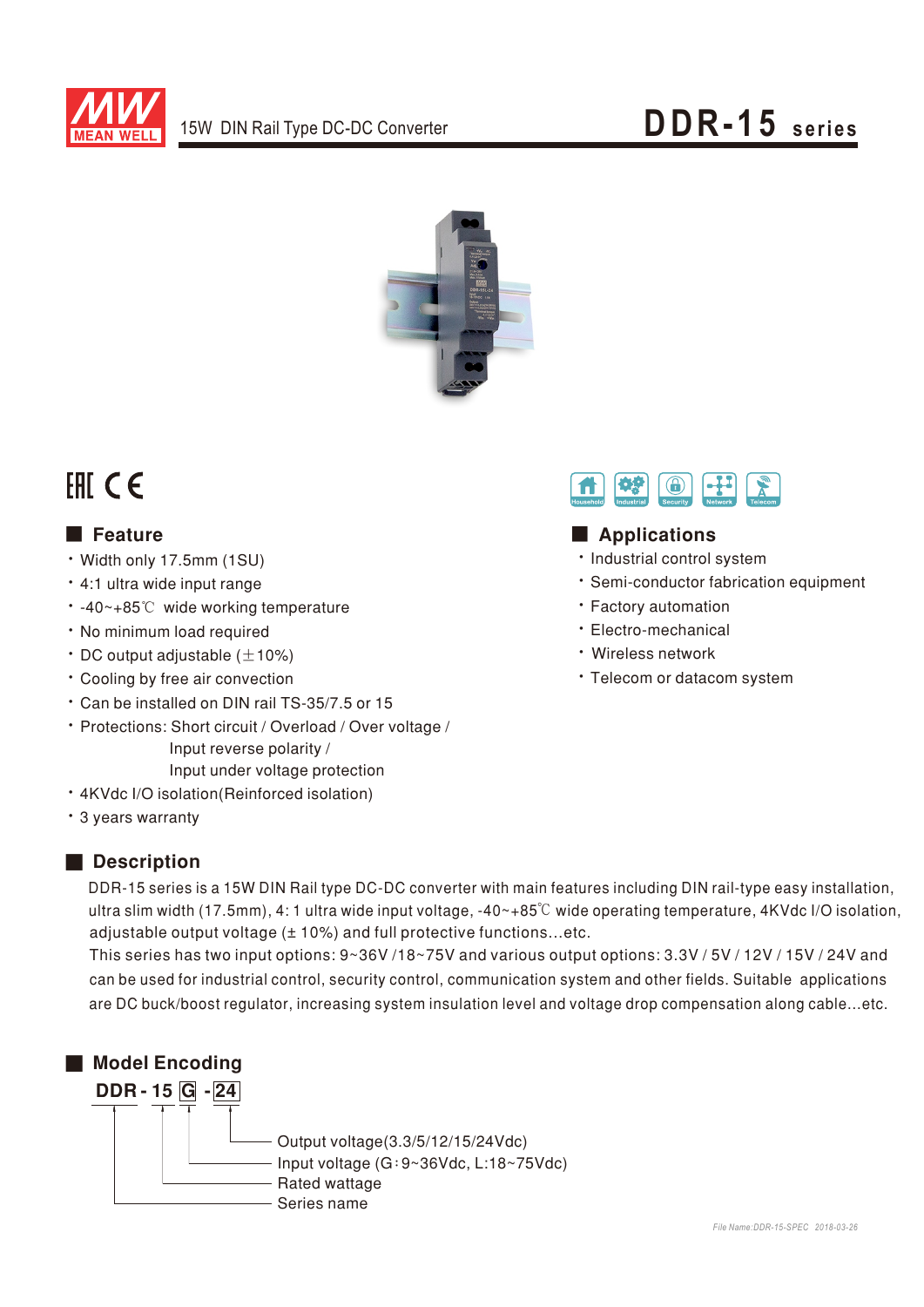

#### **SPECIFICATION**

| <b>MODEL</b>        |                                                                                                                                                                                                                                                                                      | DDR-15G-3.3                                                                                                                                                                 | <b>DDR-15G-5</b> | <b>DDR-15G-12</b> | <b>DDR-15G-15</b>                                   | <b>DDR-15G-24</b> |  |  |
|---------------------|--------------------------------------------------------------------------------------------------------------------------------------------------------------------------------------------------------------------------------------------------------------------------------------|-----------------------------------------------------------------------------------------------------------------------------------------------------------------------------|------------------|-------------------|-----------------------------------------------------|-------------------|--|--|
|                     | <b>DC VOLTAGE</b>                                                                                                                                                                                                                                                                    | 3.3V                                                                                                                                                                        | 5V               | 12V               | 15V                                                 | <b>24V</b>        |  |  |
|                     | <b>RATED CURRENT</b>                                                                                                                                                                                                                                                                 | 3.5A                                                                                                                                                                        | 3A               | 1.25A             | 1A                                                  | 0.63A             |  |  |
|                     | <b>CURRENT RANGE</b>                                                                                                                                                                                                                                                                 | $0 - 3.5A$                                                                                                                                                                  | $0 - 3A$         | $0 - 1.25A$       | $0 - 1A$                                            | $0 - 0.63A$       |  |  |
|                     | <b>RATED POWER</b>                                                                                                                                                                                                                                                                   | 11.6W                                                                                                                                                                       | <b>15W</b>       | <b>15W</b>        | <b>15W</b>                                          | <b>15W</b>        |  |  |
|                     | RIPPLE & NOISE (max.) Note.2 50mVp-p                                                                                                                                                                                                                                                 |                                                                                                                                                                             | 50mVp-p          | 60mVp-p           | 75mVp-p                                             | 100mVp-p          |  |  |
|                     | <b>VOLTAGE ADJ. RANGE</b>                                                                                                                                                                                                                                                            | $3.0 - 3.6V$                                                                                                                                                                | $4.5 - 5.5V$     | $9 - 13.2V$       | $13.5 - 16.5V$                                      | $21.6 - 28V$      |  |  |
| <b>OUTPUT</b>       | <b>VOLTAGE TOLERANCE Note.3</b>                                                                                                                                                                                                                                                      | $\pm 2.0\%$                                                                                                                                                                 | ±2.0%            | ±2.0%             | ±2.0%                                               | ±2.0%             |  |  |
|                     | <b>LINE REGULATION</b>                                                                                                                                                                                                                                                               | ±0.5%                                                                                                                                                                       | ±0.5%            | ±0.5%             | ±0.5%                                               | ±0.5%             |  |  |
|                     | <b>LOAD REGULATION</b>                                                                                                                                                                                                                                                               | ±1.5%                                                                                                                                                                       | ±1%              | ±0.5%             | ±0.5%                                               | ±0.5%             |  |  |
|                     | <b>SETUP, RISE TIME</b>                                                                                                                                                                                                                                                              | 120ms, 85ms at full load                                                                                                                                                    |                  |                   |                                                     |                   |  |  |
|                     | <b>HOLD UP TIME (Typ.)</b>                                                                                                                                                                                                                                                           | G-type: 8ms@24Vdc input                                                                                                                                                     |                  |                   |                                                     |                   |  |  |
|                     | <b>EXTERNAL CAPACITANCE</b>                                                                                                                                                                                                                                                          | 3300 $\mu$ F                                                                                                                                                                | 3300 $\mu$ F     | 1200 $\mu$ F      | 1200 $\mu$ F                                        | 680 $\mu$ F       |  |  |
|                     | LOAD (Max.)                                                                                                                                                                                                                                                                          |                                                                                                                                                                             |                  |                   |                                                     |                   |  |  |
|                     | <b>VOLTAGE RANGE</b>                                                                                                                                                                                                                                                                 | Note.4 $9 - 36$ Vdc                                                                                                                                                         |                  |                   |                                                     |                   |  |  |
| <b>INPUT</b>        | <b>EFFICIENCY (Typ.)</b>                                                                                                                                                                                                                                                             | 84%                                                                                                                                                                         | 84%              | 85%               | 85%                                                 | 86%               |  |  |
|                     | DC CURRENT (Typ.)                                                                                                                                                                                                                                                                    | 0.8A/24Vdc                                                                                                                                                                  |                  |                   |                                                     |                   |  |  |
|                     | <b>INRUSH CURRENT (Typ.)</b>                                                                                                                                                                                                                                                         | 15A/24Vdc                                                                                                                                                                   |                  |                   |                                                     |                   |  |  |
|                     | <b>OVERLOAD</b>                                                                                                                                                                                                                                                                      | 110 $\sim$ 150% rated output power<br>Protection type : Hiccup mode, recovers automatically after fault condition is removed                                                |                  |                   |                                                     |                   |  |  |
|                     |                                                                                                                                                                                                                                                                                      |                                                                                                                                                                             |                  |                   |                                                     |                   |  |  |
|                     | <b>OVER VOLTAGE</b>                                                                                                                                                                                                                                                                  | $3.8 - 4.7V$<br>Protection type : Shut down o/p voltage, re-power on to recover                                                                                             | $5.75 - 7V$      | $13.8 - 16.2V$    | $17.25 - 20.25V$                                    | $28.8 - 32.4V$    |  |  |
| <b>PROTECTION</b>   | <b>REVERSE POLARITY</b>                                                                                                                                                                                                                                                              |                                                                                                                                                                             |                  |                   |                                                     |                   |  |  |
|                     | UNDER VOLTAGE LOCKOUT                                                                                                                                                                                                                                                                | By internal MOSFET, no damage, recovers automatically after fault condition removed                                                                                         |                  |                   |                                                     |                   |  |  |
|                     | <b>WORKING TEMP.</b>                                                                                                                                                                                                                                                                 | Power ON≥9V, OFF ≤8.5V<br>$-40 \sim +85^{\circ}$ C (Refer to "Derating Curve")                                                                                              |                  |                   |                                                     |                   |  |  |
|                     | <b>WORKING HUMIDITY</b>                                                                                                                                                                                                                                                              | 5~95% RH non-condensing                                                                                                                                                     |                  |                   |                                                     |                   |  |  |
| <b>ENVIRONMENT</b>  | <b>STORAGE TEMP., HUMIDITY</b>                                                                                                                                                                                                                                                       | $-40 \sim +85^{\circ}$ C, 5 ~ 95% RH non-condensing                                                                                                                         |                  |                   |                                                     |                   |  |  |
|                     | <b>TEMP. COEFFICIENT</b>                                                                                                                                                                                                                                                             | $\pm 0.03\%$ /°C (0 ~ 60°C)                                                                                                                                                 |                  |                   |                                                     |                   |  |  |
|                     | <b>VIBRATION</b>                                                                                                                                                                                                                                                                     | Component:10 ~ 500Hz, 2G 10min./1cycle, 60min. each along X, Y, Z axes; Mounting: Compliance to IEC60068-2-6                                                                |                  |                   |                                                     |                   |  |  |
|                     | <b>OPERATING ALTITUDE</b>                                                                                                                                                                                                                                                            | 2000 meters                                                                                                                                                                 |                  |                   |                                                     |                   |  |  |
|                     | <b>SAFETY STANDARDS</b>                                                                                                                                                                                                                                                              | IEC 62368-1 (LVD) approved, Design refer to UL508                                                                                                                           |                  |                   |                                                     |                   |  |  |
|                     | <b>WITHSTAND VOLTAGE</b>                                                                                                                                                                                                                                                             | I/P-O/P:4KVdc                                                                                                                                                               |                  |                   |                                                     |                   |  |  |
|                     | <b>ISOLATION RESISTANCE</b>                                                                                                                                                                                                                                                          | I/P-O/P>100M Ohms / 500Vdc / 25°C / 70% RH                                                                                                                                  |                  |                   |                                                     |                   |  |  |
|                     |                                                                                                                                                                                                                                                                                      | <b>Standard</b><br><b>Test Level / Note</b><br><b>Parameter</b>                                                                                                             |                  |                   |                                                     |                   |  |  |
|                     | <b>EMC EMISSION</b>                                                                                                                                                                                                                                                                  | Conducted                                                                                                                                                                   | EN55032          |                   | Class B                                             |                   |  |  |
|                     |                                                                                                                                                                                                                                                                                      | Radiated<br>EN55032<br>Class B                                                                                                                                              |                  |                   |                                                     |                   |  |  |
| <b>SAFETY &amp;</b> |                                                                                                                                                                                                                                                                                      | Voltage Flicker<br>EN61000-3-3<br>-----                                                                                                                                     |                  |                   |                                                     |                   |  |  |
| <b>EMC</b>          |                                                                                                                                                                                                                                                                                      | EN55024, EN61000-6-2(EN50082-2)                                                                                                                                             |                  |                   |                                                     |                   |  |  |
| (Note 5)            | <b>EMC IMMUNITY</b>                                                                                                                                                                                                                                                                  | <b>Parameter</b>                                                                                                                                                            |                  | <b>Standard</b>   | <b>Test Level / Note</b>                            |                   |  |  |
|                     |                                                                                                                                                                                                                                                                                      | ESD                                                                                                                                                                         |                  | EN61000-4-2       | Level 3, 8KV air ; Level 3, 6KV contact; criteria A |                   |  |  |
|                     |                                                                                                                                                                                                                                                                                      | Radiated                                                                                                                                                                    |                  | EN61000-4-3       | Level 3, 10V/m; criteria A                          |                   |  |  |
|                     |                                                                                                                                                                                                                                                                                      | EFT / Burst                                                                                                                                                                 |                  | EN61000-4-4       | Level 3, 2KV ; criteria A                           |                   |  |  |
|                     |                                                                                                                                                                                                                                                                                      | Surge                                                                                                                                                                       |                  | EN61000-4-5       | Level 3, 1KV/Line-Line; criteria A                  |                   |  |  |
|                     |                                                                                                                                                                                                                                                                                      | Conducted                                                                                                                                                                   |                  | EN61000-4-6       | Level 3, 10V ; criteria A                           |                   |  |  |
|                     |                                                                                                                                                                                                                                                                                      | EN61000-4-8<br><b>Magnetic Field</b><br>Level 4, 30A/m; criteria A                                                                                                          |                  |                   |                                                     |                   |  |  |
| <b>OTHERS</b>       | <b>MTBF</b>                                                                                                                                                                                                                                                                          | 907K hrs min.<br>MIL-HDBK-217F $(25^{\circ}$ C)<br>17.5*90*54.5mm (W*H*D)                                                                                                   |                  |                   |                                                     |                   |  |  |
|                     | <b>DIMENSION</b>                                                                                                                                                                                                                                                                     | 68g; 160pcs/12Kg/1.19CUFT                                                                                                                                                   |                  |                   |                                                     |                   |  |  |
|                     | <b>PACKING</b>                                                                                                                                                                                                                                                                       |                                                                                                                                                                             |                  |                   |                                                     |                   |  |  |
| <b>NOTE</b>         | 1. All parameters NOT specially mentioned are measured at 24VDC input, rated load and $25^{\circ}$ C of ambient temperature.<br>2. Ripple & noise are measured at 20MHz of bandwidth by using a 12" twisted pair-wire terminated with a 0.1 $\mu$ f & 47 $\mu$ f parallel capacitor. |                                                                                                                                                                             |                  |                   |                                                     |                   |  |  |
|                     |                                                                                                                                                                                                                                                                                      | 3. Tolerance : includes set up tolerance, line regulation and load regulation.                                                                                              |                  |                   |                                                     |                   |  |  |
|                     | 4. Derating may be needed under low input voltage. Please check the derating curve for more details.                                                                                                                                                                                 |                                                                                                                                                                             |                  |                   |                                                     |                   |  |  |
|                     |                                                                                                                                                                                                                                                                                      | 5. The power supply is considered as an independent unit, but the final equipment still need to re-confirm that the whole system complies with                              |                  |                   |                                                     |                   |  |  |
|                     |                                                                                                                                                                                                                                                                                      | the EMC directives. For guidance on how to perform these EMC tests, please refer to "EMI testing of component power supplies."<br>(as available on http://www.meanwell.com) |                  |                   |                                                     |                   |  |  |
|                     | 6. The ambient temperature derating of 3.5°C/1000m with fanless models and of 5°C/1000m with fan models for operating altitude higher than                                                                                                                                           |                                                                                                                                                                             |                  |                   |                                                     |                   |  |  |
|                     | 2000m(6500ft).                                                                                                                                                                                                                                                                       |                                                                                                                                                                             |                  |                   |                                                     |                   |  |  |
|                     |                                                                                                                                                                                                                                                                                      |                                                                                                                                                                             |                  |                   |                                                     |                   |  |  |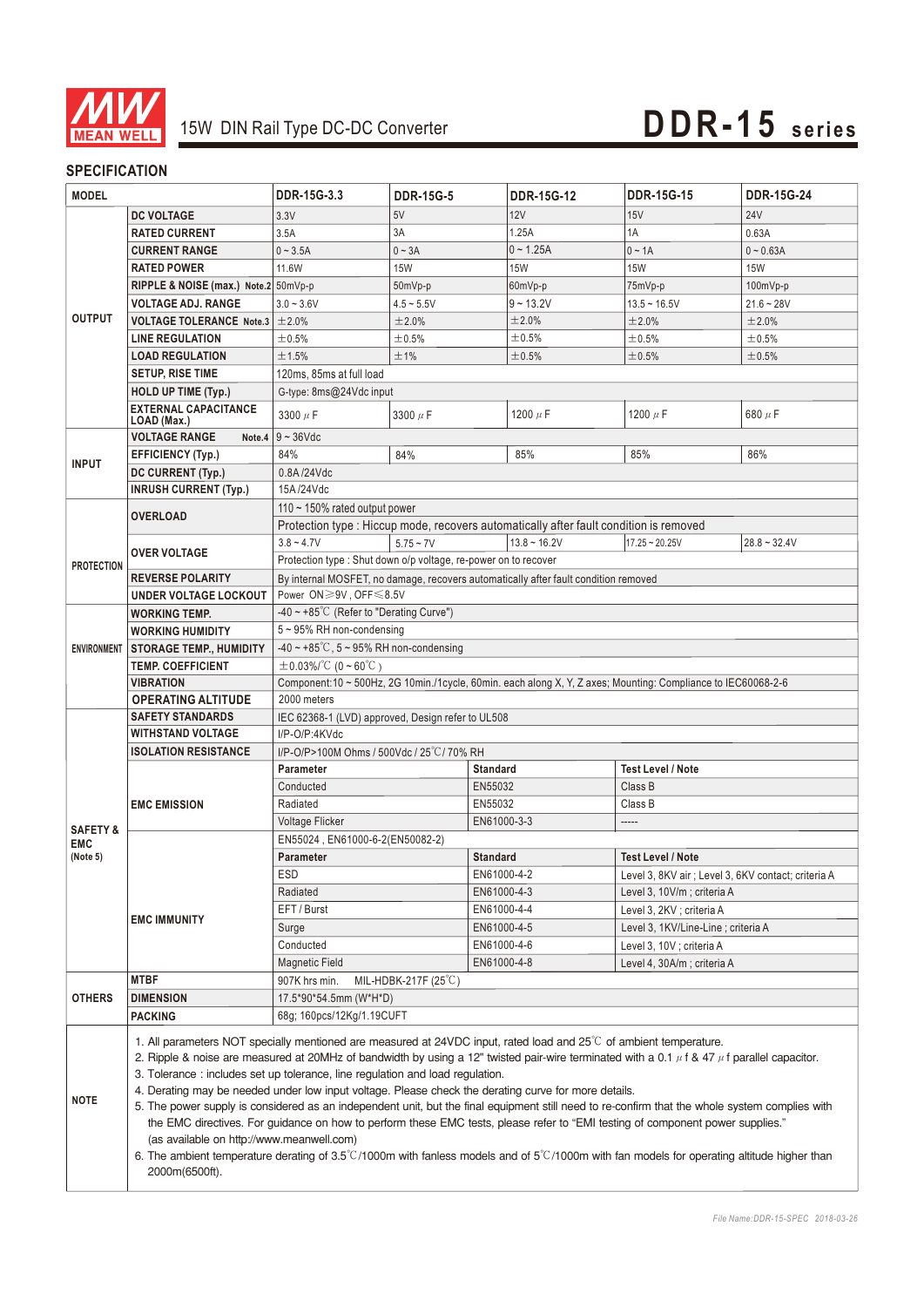

#### **SPECIFICATION**

| <b>MODEL</b>        |                                                                                                                                                                                                                                                                                                                                                                                                                                                                                                                                                                                                                                                                                                                                                                                                                                                                                                                                                                                | DDR-15L-3.3                                                                                                                  | <b>DDR-15L-5</b>   | DDR-15L-12      | <b>DDR-15L-15</b>                                   | <b>DDR-15L-24</b> |  |  |
|---------------------|--------------------------------------------------------------------------------------------------------------------------------------------------------------------------------------------------------------------------------------------------------------------------------------------------------------------------------------------------------------------------------------------------------------------------------------------------------------------------------------------------------------------------------------------------------------------------------------------------------------------------------------------------------------------------------------------------------------------------------------------------------------------------------------------------------------------------------------------------------------------------------------------------------------------------------------------------------------------------------|------------------------------------------------------------------------------------------------------------------------------|--------------------|-----------------|-----------------------------------------------------|-------------------|--|--|
|                     | <b>DC VOLTAGE</b>                                                                                                                                                                                                                                                                                                                                                                                                                                                                                                                                                                                                                                                                                                                                                                                                                                                                                                                                                              | 3.3V                                                                                                                         | 5V                 | 12V             | 15V                                                 | <b>24V</b>        |  |  |
| <b>OUTPUT</b>       | <b>RATED CURRENT</b>                                                                                                                                                                                                                                                                                                                                                                                                                                                                                                                                                                                                                                                                                                                                                                                                                                                                                                                                                           | 4.5A                                                                                                                         | 3A                 | 1.25A           | 1A                                                  | 0.63A             |  |  |
|                     | <b>CURRENT RANGE</b>                                                                                                                                                                                                                                                                                                                                                                                                                                                                                                                                                                                                                                                                                                                                                                                                                                                                                                                                                           | $0 - 4.5A$                                                                                                                   | $0 - 3A$           | $0 - 1.25A$     | $0 - 1A$                                            | $0 - 0.63A$       |  |  |
|                     | <b>RATED POWER</b>                                                                                                                                                                                                                                                                                                                                                                                                                                                                                                                                                                                                                                                                                                                                                                                                                                                                                                                                                             | <b>15W</b>                                                                                                                   | <b>15W</b>         | <b>15W</b>      | <b>15W</b>                                          | <b>15W</b>        |  |  |
|                     | RIPPLE & NOISE (max.) Note.2 50mVp-p                                                                                                                                                                                                                                                                                                                                                                                                                                                                                                                                                                                                                                                                                                                                                                                                                                                                                                                                           |                                                                                                                              | 50mVp-p            | 60mVp-p         | 75mVp-p                                             | 100mVp-p          |  |  |
|                     | <b>VOLTAGE ADJ. RANGE</b>                                                                                                                                                                                                                                                                                                                                                                                                                                                                                                                                                                                                                                                                                                                                                                                                                                                                                                                                                      | $3.0 - 3.6V$                                                                                                                 | $4.5 - 5.5V$       | $9 - 13.2V$     | $13.5 - 16.5V$                                      | $21.6 - 28V$      |  |  |
|                     | <b>VOLTAGE TOLERANCE Note.3</b>                                                                                                                                                                                                                                                                                                                                                                                                                                                                                                                                                                                                                                                                                                                                                                                                                                                                                                                                                | ±2.0%                                                                                                                        | ±2.0%              | ±2.0%           | ±2.0%                                               | ±2.0%             |  |  |
|                     | <b>LINE REGULATION</b>                                                                                                                                                                                                                                                                                                                                                                                                                                                                                                                                                                                                                                                                                                                                                                                                                                                                                                                                                         | ±0.5%                                                                                                                        | ±0.5%              | ±0.5%           | ±0.5%                                               | ±0.5%             |  |  |
|                     | <b>LOAD REGULATION</b>                                                                                                                                                                                                                                                                                                                                                                                                                                                                                                                                                                                                                                                                                                                                                                                                                                                                                                                                                         | ±1.5%                                                                                                                        | ±1%                | ±0.5%           | ±0.5%                                               | ±0.5%             |  |  |
|                     | <b>SETUP, RISE TIME</b>                                                                                                                                                                                                                                                                                                                                                                                                                                                                                                                                                                                                                                                                                                                                                                                                                                                                                                                                                        | 120ms, 85ms at full load                                                                                                     |                    |                 |                                                     |                   |  |  |
|                     | <b>HOLD UP TIME (Typ.)</b>                                                                                                                                                                                                                                                                                                                                                                                                                                                                                                                                                                                                                                                                                                                                                                                                                                                                                                                                                     | L-type: 16ms@48Vdc input                                                                                                     |                    |                 |                                                     |                   |  |  |
|                     | <b>EXTERNAL CAPACITANCE</b>                                                                                                                                                                                                                                                                                                                                                                                                                                                                                                                                                                                                                                                                                                                                                                                                                                                                                                                                                    | 3300 $\mu$ F                                                                                                                 | 3300 µF            | 1200 $\mu$ F    | 1200 $\mu$ F                                        | 680 $\mu$ F       |  |  |
|                     | LOAD (Max.)                                                                                                                                                                                                                                                                                                                                                                                                                                                                                                                                                                                                                                                                                                                                                                                                                                                                                                                                                                    |                                                                                                                              |                    |                 |                                                     |                   |  |  |
|                     | <b>VOLTAGE RANGE</b><br>Note.4                                                                                                                                                                                                                                                                                                                                                                                                                                                                                                                                                                                                                                                                                                                                                                                                                                                                                                                                                 | $18 \sim 75$ Vdc                                                                                                             |                    |                 |                                                     |                   |  |  |
| <b>INPUT</b>        | <b>EFFICIENCY (Typ.)</b>                                                                                                                                                                                                                                                                                                                                                                                                                                                                                                                                                                                                                                                                                                                                                                                                                                                                                                                                                       | 84%                                                                                                                          | 85%                | 86%             | 86%                                                 | 87%               |  |  |
|                     | DC CURRENT (Typ.)                                                                                                                                                                                                                                                                                                                                                                                                                                                                                                                                                                                                                                                                                                                                                                                                                                                                                                                                                              | 0.4A/48Vdc                                                                                                                   |                    |                 |                                                     |                   |  |  |
|                     | <b>INRUSH CURRENT (Typ.)</b>                                                                                                                                                                                                                                                                                                                                                                                                                                                                                                                                                                                                                                                                                                                                                                                                                                                                                                                                                   | 15A/48Vdc                                                                                                                    |                    |                 |                                                     |                   |  |  |
|                     | <b>OVERLOAD</b>                                                                                                                                                                                                                                                                                                                                                                                                                                                                                                                                                                                                                                                                                                                                                                                                                                                                                                                                                                | 110 $\sim$ 150% rated output power<br>Protection type : Hiccup mode, recovers automatically after fault condition is removed |                    |                 |                                                     |                   |  |  |
|                     |                                                                                                                                                                                                                                                                                                                                                                                                                                                                                                                                                                                                                                                                                                                                                                                                                                                                                                                                                                                |                                                                                                                              |                    |                 |                                                     |                   |  |  |
| <b>PROTECTION</b>   | <b>OVER VOLTAGE</b>                                                                                                                                                                                                                                                                                                                                                                                                                                                                                                                                                                                                                                                                                                                                                                                                                                                                                                                                                            | $3.8 - 4.7V$<br>Protection type: Shut down o/p voltage, re-power on to recover                                               | $5.75 - 7V$        | $13.8 - 16.2V$  | $17.25 - 20.25V$                                    | $28.8 - 32.4V$    |  |  |
|                     |                                                                                                                                                                                                                                                                                                                                                                                                                                                                                                                                                                                                                                                                                                                                                                                                                                                                                                                                                                                |                                                                                                                              |                    |                 |                                                     |                   |  |  |
|                     | <b>REVERSE POLARITY</b><br>UNDER VOLTAGE LOCKOUT                                                                                                                                                                                                                                                                                                                                                                                                                                                                                                                                                                                                                                                                                                                                                                                                                                                                                                                               | By internal MOSFET, no damage, recovers automatically after fault condition removed<br>Power ON≥18V, OFF≤17V                 |                    |                 |                                                     |                   |  |  |
|                     | <b>WORKING TEMP.</b>                                                                                                                                                                                                                                                                                                                                                                                                                                                                                                                                                                                                                                                                                                                                                                                                                                                                                                                                                           | $-40 \sim +85^{\circ}$ C (Refer to "Derating Curve")                                                                         |                    |                 |                                                     |                   |  |  |
|                     | <b>WORKING HUMIDITY</b>                                                                                                                                                                                                                                                                                                                                                                                                                                                                                                                                                                                                                                                                                                                                                                                                                                                                                                                                                        | 5~95% RH non-condensing                                                                                                      |                    |                 |                                                     |                   |  |  |
| <b>ENVIRONMENT</b>  | <b>STORAGE TEMP., HUMIDITY</b>                                                                                                                                                                                                                                                                                                                                                                                                                                                                                                                                                                                                                                                                                                                                                                                                                                                                                                                                                 | $-40 \sim +85^{\circ}$ C, 5 ~ 95% RH non-condensing                                                                          |                    |                 |                                                     |                   |  |  |
|                     | <b>TEMP. COEFFICIENT</b>                                                                                                                                                                                                                                                                                                                                                                                                                                                                                                                                                                                                                                                                                                                                                                                                                                                                                                                                                       | $\pm 0.03\%$ /°C (0 ~ 60°C)                                                                                                  |                    |                 |                                                     |                   |  |  |
|                     | <b>VIBRATION</b>                                                                                                                                                                                                                                                                                                                                                                                                                                                                                                                                                                                                                                                                                                                                                                                                                                                                                                                                                               | Component:10 ~ 500Hz, 2G 10min./1cycle, 60min. each along X, Y, Z axes; Mounting: Compliance to IEC60068-2-6                 |                    |                 |                                                     |                   |  |  |
|                     | <b>OPERATING ALTITUDE</b>                                                                                                                                                                                                                                                                                                                                                                                                                                                                                                                                                                                                                                                                                                                                                                                                                                                                                                                                                      | 2000 meters                                                                                                                  |                    |                 |                                                     |                   |  |  |
|                     | <b>SAFETY STANDARDS</b>                                                                                                                                                                                                                                                                                                                                                                                                                                                                                                                                                                                                                                                                                                                                                                                                                                                                                                                                                        | IEC 62368-1 (LVD) approved, Design refer to UL508                                                                            |                    |                 |                                                     |                   |  |  |
|                     | <b>WITHSTAND VOLTAGE</b>                                                                                                                                                                                                                                                                                                                                                                                                                                                                                                                                                                                                                                                                                                                                                                                                                                                                                                                                                       | I/P-O/P:4KVdc                                                                                                                |                    |                 |                                                     |                   |  |  |
|                     | <b>ISOLATION RESISTANCE</b>                                                                                                                                                                                                                                                                                                                                                                                                                                                                                                                                                                                                                                                                                                                                                                                                                                                                                                                                                    | I/P-O/P>100M Ohms / 500Vdc / 25°C/70% RH                                                                                     |                    |                 |                                                     |                   |  |  |
|                     |                                                                                                                                                                                                                                                                                                                                                                                                                                                                                                                                                                                                                                                                                                                                                                                                                                                                                                                                                                                | <b>Standard</b><br><b>Test Level / Note</b><br><b>Parameter</b>                                                              |                    |                 |                                                     |                   |  |  |
|                     |                                                                                                                                                                                                                                                                                                                                                                                                                                                                                                                                                                                                                                                                                                                                                                                                                                                                                                                                                                                | Conducted                                                                                                                    | EN55032            |                 | Class B                                             |                   |  |  |
|                     | <b>EMC EMISSION</b>                                                                                                                                                                                                                                                                                                                                                                                                                                                                                                                                                                                                                                                                                                                                                                                                                                                                                                                                                            | Radiated                                                                                                                     | EN55032<br>Class B |                 |                                                     |                   |  |  |
| <b>SAFETY &amp;</b> |                                                                                                                                                                                                                                                                                                                                                                                                                                                                                                                                                                                                                                                                                                                                                                                                                                                                                                                                                                                | Voltage Flicker                                                                                                              |                    | EN61000-3-3     |                                                     |                   |  |  |
| <b>EMC</b>          |                                                                                                                                                                                                                                                                                                                                                                                                                                                                                                                                                                                                                                                                                                                                                                                                                                                                                                                                                                                | EN55024, EN61000-6-2(EN50082-2)                                                                                              |                    |                 |                                                     |                   |  |  |
| (Note 5)            | <b>EMC IMMUNITY</b>                                                                                                                                                                                                                                                                                                                                                                                                                                                                                                                                                                                                                                                                                                                                                                                                                                                                                                                                                            | Parameter                                                                                                                    |                    | <b>Standard</b> | <b>Test Level / Note</b>                            |                   |  |  |
|                     |                                                                                                                                                                                                                                                                                                                                                                                                                                                                                                                                                                                                                                                                                                                                                                                                                                                                                                                                                                                | ESD                                                                                                                          |                    | EN61000-4-2     | Level 3, 8KV air ; Level 3, 6KV contact; criteria A |                   |  |  |
|                     |                                                                                                                                                                                                                                                                                                                                                                                                                                                                                                                                                                                                                                                                                                                                                                                                                                                                                                                                                                                | Radiated                                                                                                                     |                    | EN61000-4-3     | Level 3, 10V/m; criteria A                          |                   |  |  |
|                     |                                                                                                                                                                                                                                                                                                                                                                                                                                                                                                                                                                                                                                                                                                                                                                                                                                                                                                                                                                                | EFT / Burst                                                                                                                  |                    | EN61000-4-4     | Level 3, 2KV ; criteria A                           |                   |  |  |
|                     |                                                                                                                                                                                                                                                                                                                                                                                                                                                                                                                                                                                                                                                                                                                                                                                                                                                                                                                                                                                | Surge                                                                                                                        |                    | EN61000-4-5     | Level 3, 1KV/Line-Line; criteria A                  |                   |  |  |
|                     |                                                                                                                                                                                                                                                                                                                                                                                                                                                                                                                                                                                                                                                                                                                                                                                                                                                                                                                                                                                | Conducted                                                                                                                    |                    | EN61000-4-6     | Level 3, 10V; criteria A                            |                   |  |  |
|                     |                                                                                                                                                                                                                                                                                                                                                                                                                                                                                                                                                                                                                                                                                                                                                                                                                                                                                                                                                                                | <b>Magnetic Field</b><br>EN61000-4-8<br>Level 4, 30A/m; criteria A                                                           |                    |                 |                                                     |                   |  |  |
|                     | <b>MTBF</b>                                                                                                                                                                                                                                                                                                                                                                                                                                                                                                                                                                                                                                                                                                                                                                                                                                                                                                                                                                    | 907K hrs min.<br>MIL-HDBK-217F (25°C)                                                                                        |                    |                 |                                                     |                   |  |  |
| <b>OTHERS</b>       | <b>DIMENSION</b>                                                                                                                                                                                                                                                                                                                                                                                                                                                                                                                                                                                                                                                                                                                                                                                                                                                                                                                                                               | 17.5*90*54.5mm (W*H*D)                                                                                                       |                    |                 |                                                     |                   |  |  |
|                     | <b>PACKING</b>                                                                                                                                                                                                                                                                                                                                                                                                                                                                                                                                                                                                                                                                                                                                                                                                                                                                                                                                                                 | 68g; 160pcs/12Kg/1.19CUFT                                                                                                    |                    |                 |                                                     |                   |  |  |
| <b>NOTE</b>         | 1. All parameters NOT specially mentioned are measured at 48VDC input, rated load and $25^{\circ}$ C of ambient temperature.<br>2. Ripple & noise are measured at 20MHz of bandwidth by using a 12" twisted pair-wire terminated with a 0.1 $\mu$ f & 47 $\mu$ f parallel capacitor.<br>3. Tolerance: includes set up tolerance, line regulation and load regulation.<br>4. Derating may be needed under low input voltage. Please check the derating curve for more details.<br>5. The power supply is considered as an independent unit, but the final equipment still need to re-confirm that the whole system complies with<br>the EMC directives. For guidance on how to perform these EMC tests, please refer to "EMI testing of component power supplies."<br>(as available on http://www.meanwell.com)<br>6. The ambient temperature derating of 3.5°C/1000m with fanless models and of 5°C/1000m with fan models for operating altitude higher than<br>2000m(6500ft). |                                                                                                                              |                    |                 |                                                     |                   |  |  |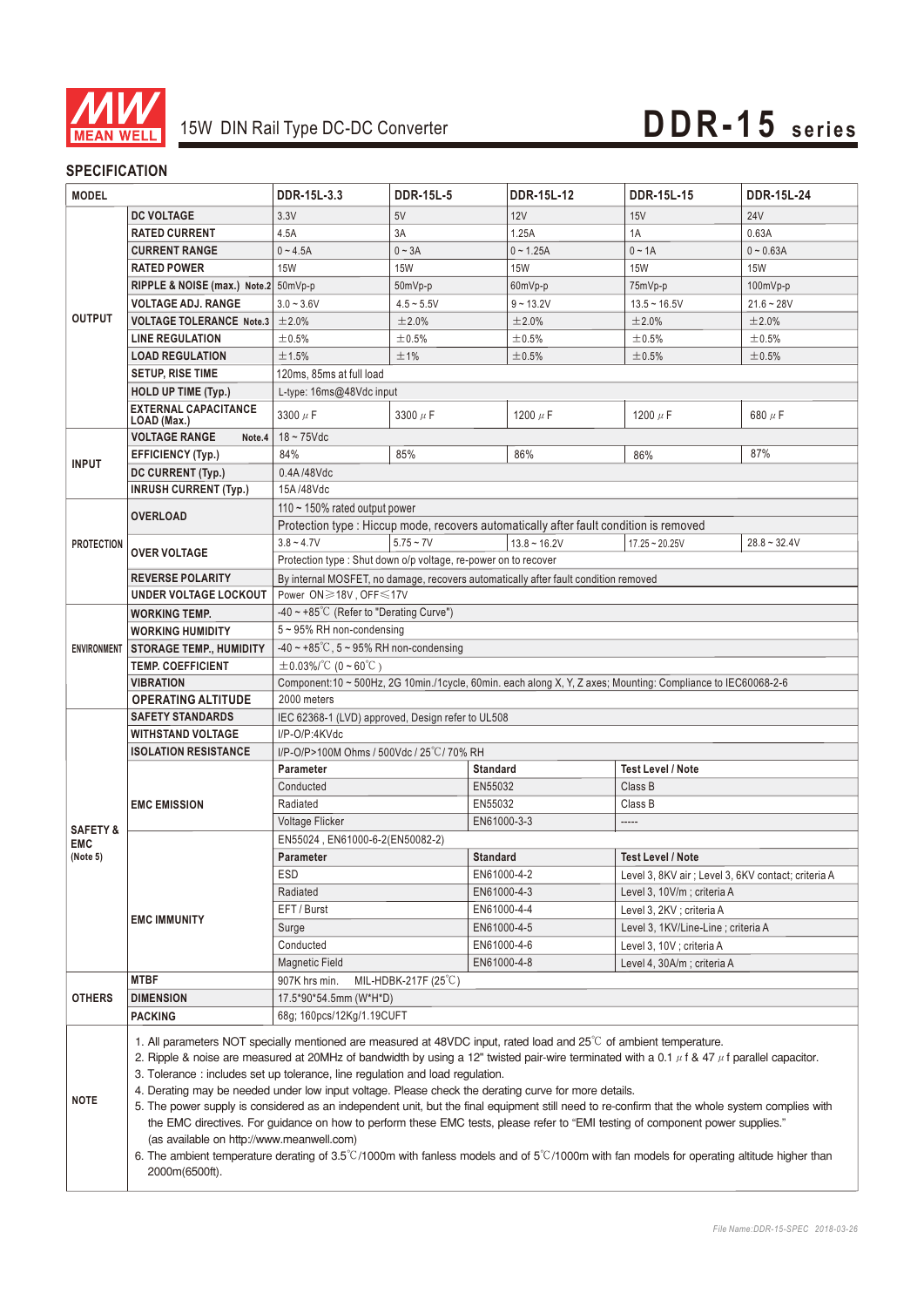